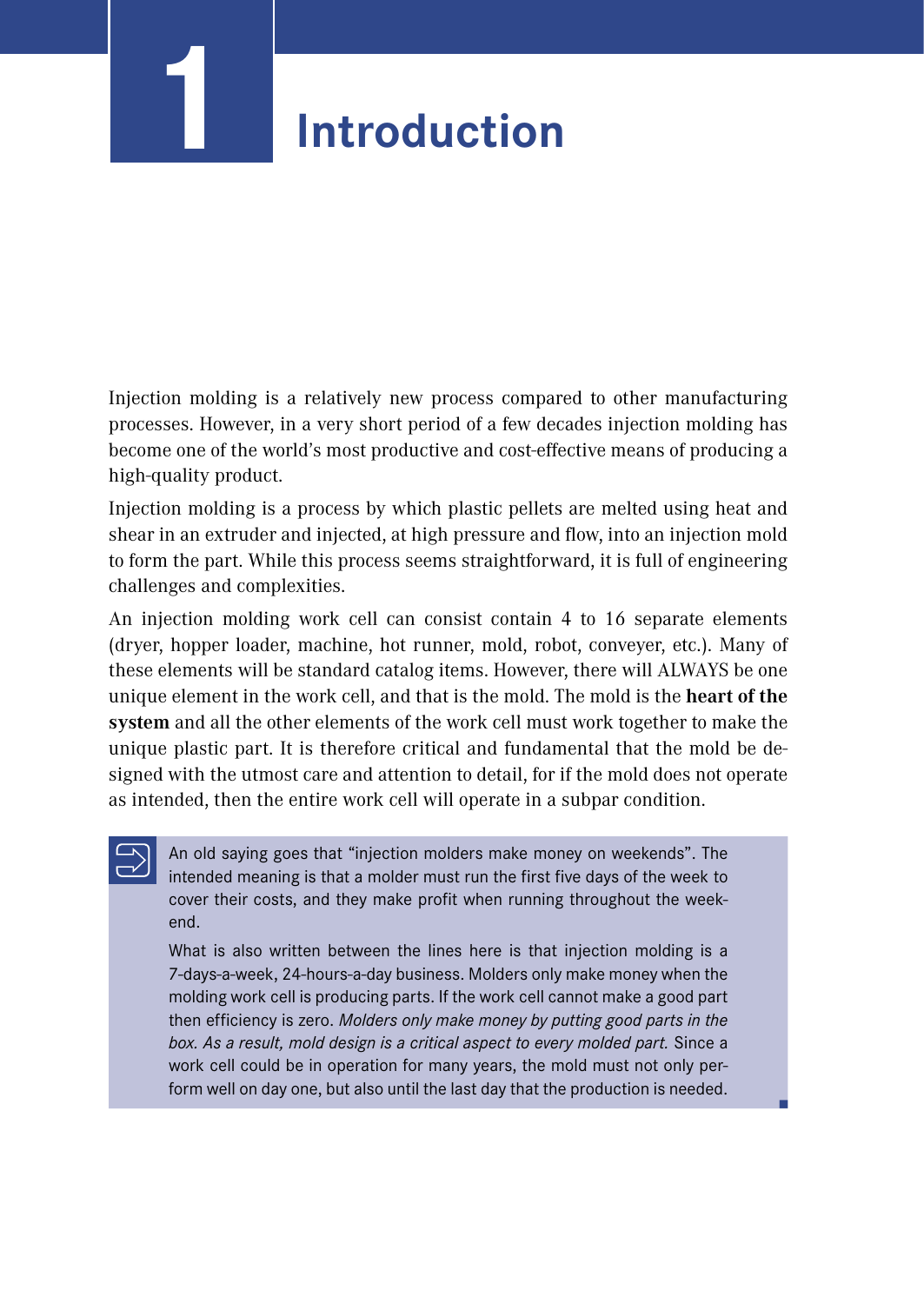Due to the importance of the mold design, it is critical that all levels of personnel in the molding plant and the mold-making facility understand the basics of good mold design, and the techniques used to create a mold that will allow it meet and exceed its intended purpose.

This book is therefore intended to be used, not just by the mold designer, but also by every person who comes in contact with the injection mold, so that they too can understand what makes a good mold and contribute in a meaningful way to building it.

With new, possibly difficult shapes, decisions on how to design the mold are usually left to the ingenuity of a mold designer. More frequently, *precedents* from earlier molds are used and re-applied. However, the mold designer and every person who will be involved in the molding operation must be aware of (and evaluate) new ideas, new methods, and developments, which when applied, would lead to betterquality, higher-productivity, simpler molds, and savings in the cost of the molded products.

Before proceeding with any mold design, the mold designer must understand what kind of mold should be selected. In other words, which features will be most suitable for the application to achieve the most economic *overall* manufacturing method for the product. This means not just specifying the number of cavities that will be required for the expected output, but also the *selection of mold materials and the degree of sophistication* of the mold. Any planned automation, especially in product handling *after molding*, can affect the mold layout, particularly spacing and orientation of the stacks. The mold designer must never lose sight of the ultimate goal: **to produce a part that meets or exceeds all specified requirements, at the lowest possible cost.**

The most important piece of information to know before deciding on the mold design is the quantity of parts to be molded. However, this is a piece of information, particularly with *new* products, that is often very difficult to obtain.

When looking at the overall cost of a plastic part, the per-piece cost of the mold is generally a few percent of the overall part cost (Figure 1.1 and Figure 1.2). However, the upfront cost of the mold may seem quite high. But due to the fact that it is a unique, one-off, engineered product made with very high-precision equipment to very tight tolerances by highly skilled tradespeople, the cost is realistic. On the other hand, a poorly engineered and manufactured mold is worthless, as it cannot produce a single good part.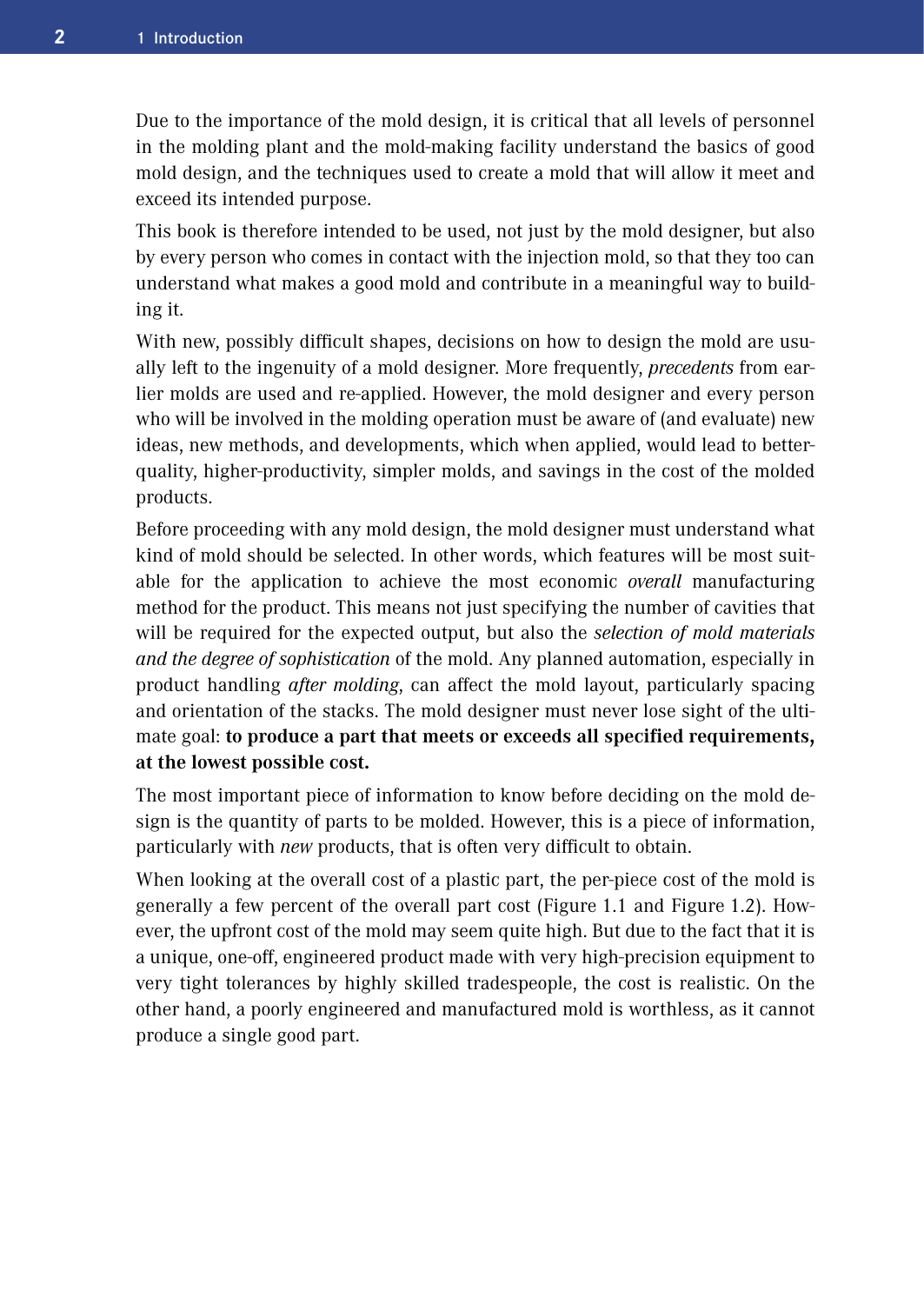

**Figure 1.1** Conversion cost of an injection-molded medical part (resin excluded)



**Figure 1.2** Part cost of an injection-molded pail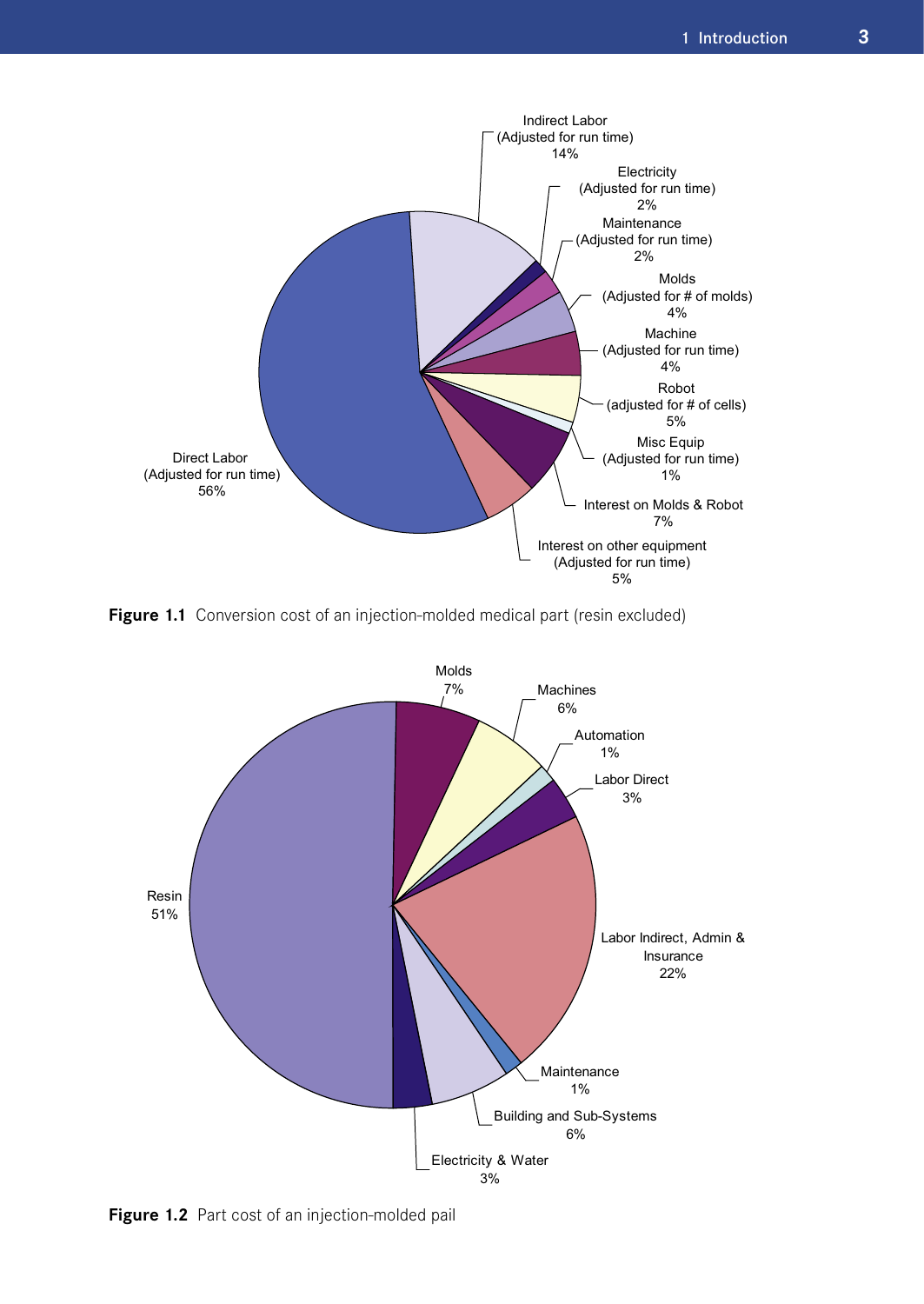It should also be pointed out that of the total cost of almost all plastic products, the cost of the plastic material alone constitutes the greatest component. The most sophisticated, best-designed mold will not lower the cost of the product by as much as the reduction of just a few percent of the amount of plastic material, if it could be removed from the product without affecting its quality or serviceability. Most often, unnecessarily heavy wall thickness and ribbing affects the cost more than anything else. Chances are that the lowest weight will be achieved with the highest quality molds.

The foremost intent of this book is to present, in a logical sequence, the steps and choices available to the mold designer or decision maker when planning a mold for a new product, or when planning to increase the productivity for a product for which a mold exists. The book poses many of the questions that must be asked by anybody who needs a mold built. Any question left unanswered could significantly affect the productivity as well as the cost of a mold. For an experienced mold designer, the answers to many of these questions often come automatically, without being aware of the fact that a decision has been made. But even the most experienced mold designer can gain important information by systematically investigating all areas that can affect the design and the complexity of the mold, and checking to ensure that no obvious facts have been overlooked.

# ■ 1.1 Benefits of Injection Molding

Today, injection molding is probably the most important method of processing plastics in the production of consumer and industrial goods, and is performed everywhere in the world. The benefits of using injection molding for a product or part of a product are vast and compelling. Some of the benefits are as follows:

- Low cost and high efficiency: With injection molding, a processor can produce parts in massive quantities at very low costs without high complexity or expensive skilled labor. An injection molder can set up a factory in a basic warehouse.
- Easily adapts to automated processes: Injection molding can be almost entirely automated with relative ease and low cost.
- Very high shape flexibility: Almost any shape and detail you can imagine can be injection-molded.
- Injection molding can produce parts with high tolerances and very highly detailed features or finishes.
- Excellent part properties such as light weight, high strength-to-weight ratio, excellent impact resistance, and low corrosion.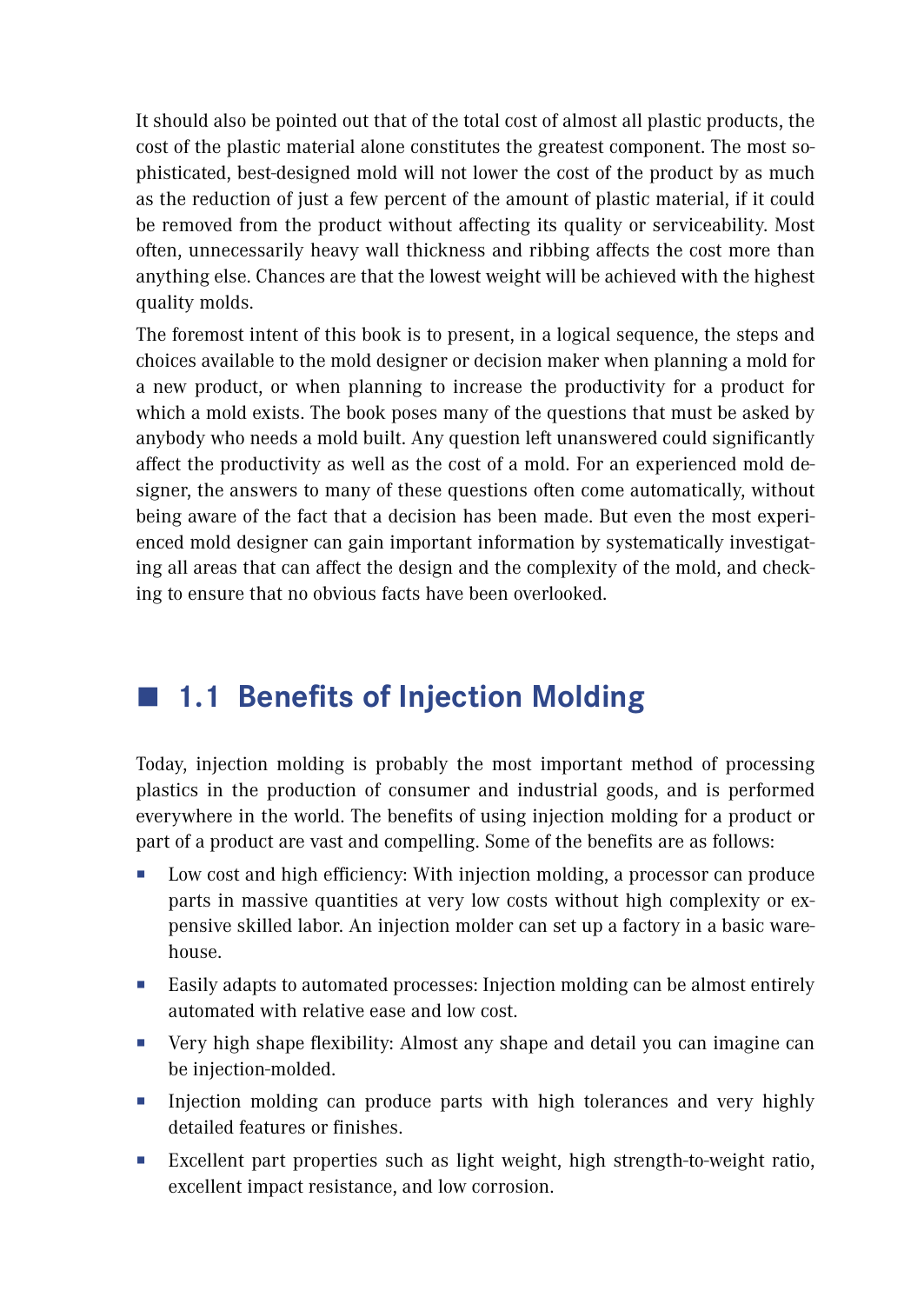- Previously produced assemblies of multiple parts using other materials such as metal can be consolidated into one plastic part.
- **Almost infinite color possibilities.**
- Injection molding creates a net shape part without needing subsequent finishing.
- Plastics are easy, safe, and efficient to transport.
- Injection molding is a widely used and accepted process, so it is easy to find molders to make any part.

Before proceeding to use injection molding, the designer should always consider whether injection molding is the best solution to mold the part. Have alternative methods or product designs been considered or investigated, employing other manufacturing processes using the same or a similar materials, or using other materials which may permit a similar end product, possibly even with better quality, and/or at lower cost? A few typical examples of possible manufacturing alternatives to injection molding are:

- Thermoforming, foam molding, or blow-molding
- Coining and die-stamping (blanking)
- **Machining.**

The designer should also consider if other materials would be better suited to meeting the project objectives, such as:

- Paper (cardboard), wood, or cloth
- Metals (steel, aluminum, etc.)
- Glass or ceramic.

Once the decision has been made to use *injection molding* for a new product, a number of critical steps lie ahead, which will be addressed in this book:

- Plastic part design
- Factors affecting the design of an injection mold
- Mold design
- Testing and acceptance.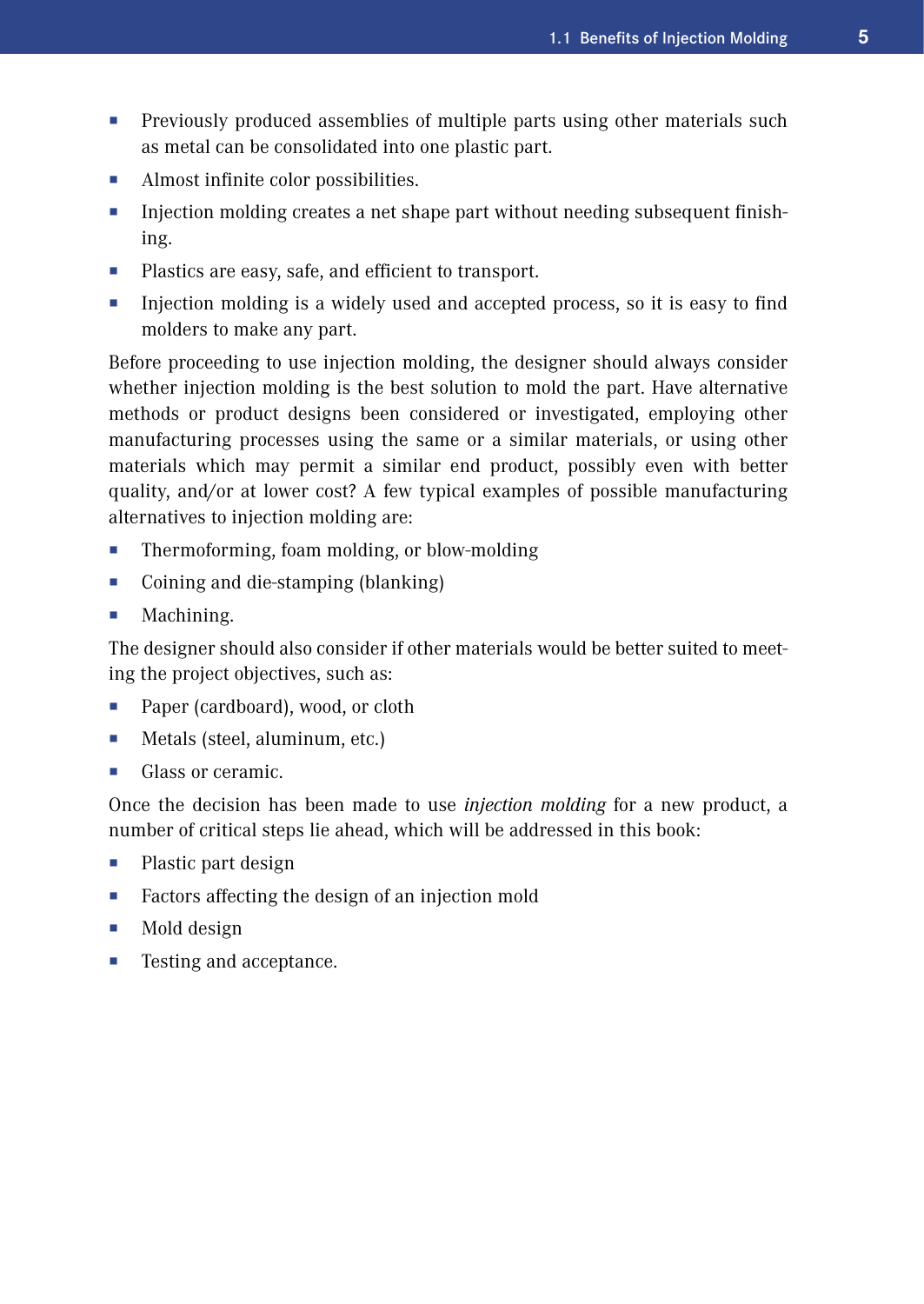## **1.2 The Injection Mold**

The heart of every injection molding work cell is the mold. It contains the form of the part that will ultimately be filled with plastic. It plays the most critical and fundamental role in the entire process – forming the part. The mold forms the desired end product. All of the other pieces of equipment in the molding work cell work to help produce a high-quality part. However, most of the other pieces of equipment in the work cell act in support of the mold.

#### **1.2.1 The Role of the Injection Mold**

Today, an injection molding work cell can contain up to 16 discrete pieces of equipment (see Figure 1.3). These devices all serve to help make a good-quality plastic part. In essence, the mold is the heart of the system, as all the other generic devices in the work cell allow the mold to make a good part. While the generic components of the work cell do not change, they must adapt every time a new mold is installed in the injection molding machine. It is therefore critical to understand the basics of an injection mold and what makes a good plastic part.



**Figure 1.3** Fully automated injection molding work cell for DVD cases, containing 16 components in the work cell (Courtesy of Husky Injection Molding Systems Ltd.)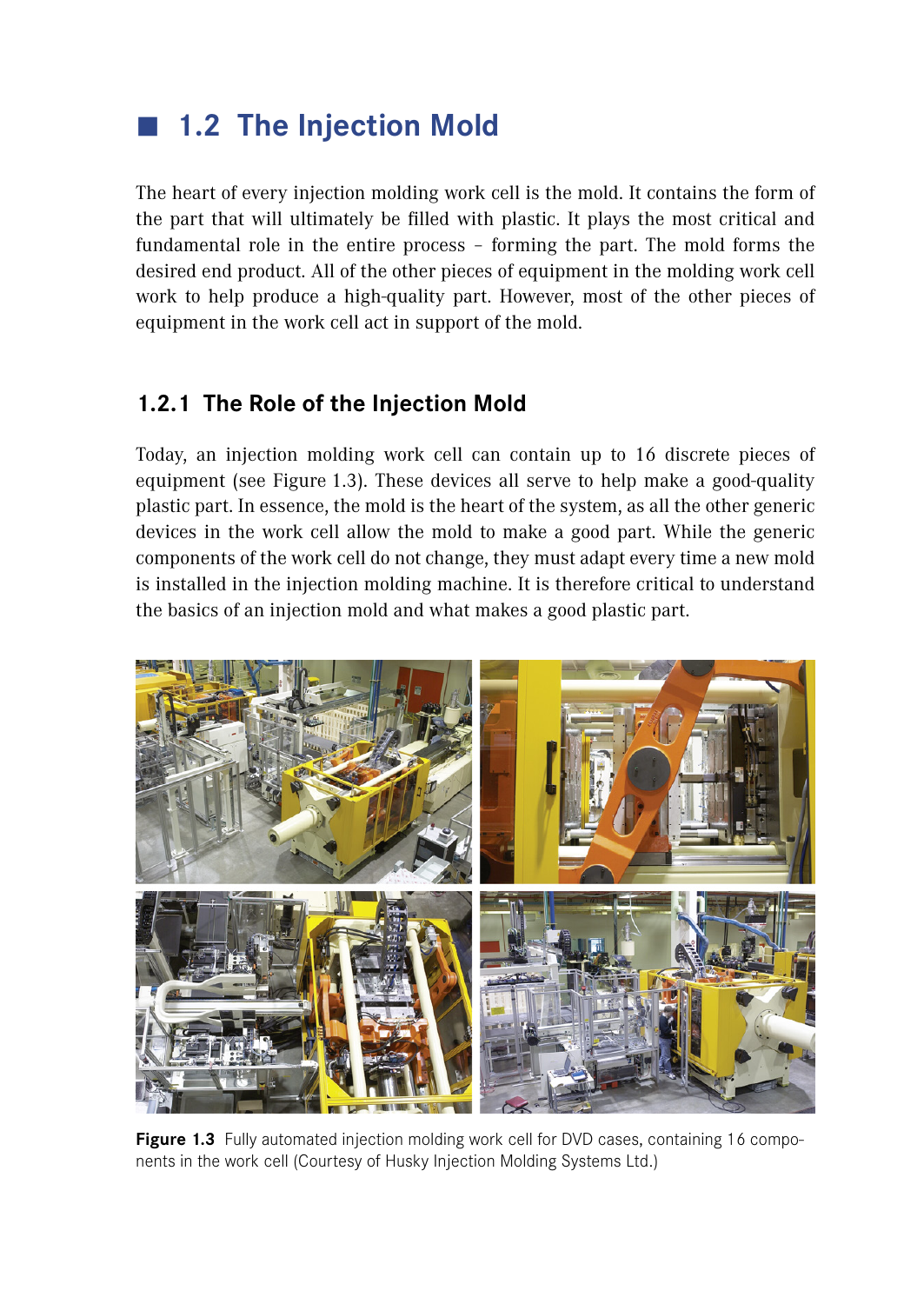All of the supporting devices to the mold need to be correctly sized and functional in order to make the mold work well. *An injection molding work cell can be considered to be like a symphony orchestra, with the mold being the conductor. If the devices are not in tune with each other, then the whole work cell sounds like a bad high-school band, and they each contribute to making poor-quality plastic parts*. If, on the other hand, all of the supporting equipment is good working order, is correctly sized and maintained, then the resulting plastic parts will be better quality, and the work cell will run for longer without issues.

The old saying "the chain is only as strong as the weakest link" holds true in injection molding.

### **1.3 What Is an Injection Mold?**

An injection mold is a permanent tool, i.e., a tool that, if properly designed, constructed, and maintained will have a life expectancy (useful life) *well beyond* the time where the product itself becomes obsolete. This differentiates it from a "one-time use" mold such as a sand-casting mold, as used in metal foundries. A mold can be used to make products in a virtually infinite variety of shapes, made from injectable plastics. Common to all molds is the condition that it must be possible to remove the product after molding, without the need to destroy the mold (as is the case in sand-castings).

There is an exception to this, the so-called "lost-core molding": There are  $\Xi$ el injection molds for intricate products, such as intake manifolds for internal combustion engines, previously made from cast iron, which have an outside shape that *can* be molded with conventional (permanent "open and close") molds, but where the intricate *inside shape* is made from a molded, low-melting-point metal composite, which is inserted into the mold before injection, and then ejected together with the molded product. The metal is then removed by heat at a temperature above the melting point of the insert, but of course below the melting point of the plastic used for this product. The molded metal insert is thereby destroyed, but the metal will be reused.

A basic mold consists of two mold halves, with at least one cavity in one mold half, and a matching core in the other mold half. These two halves meet at a *parting plane* (parting line). Once the injected plastic is sufficiently cooled, the mold opens and the product can be removed by hand or be automatically ejected.

∟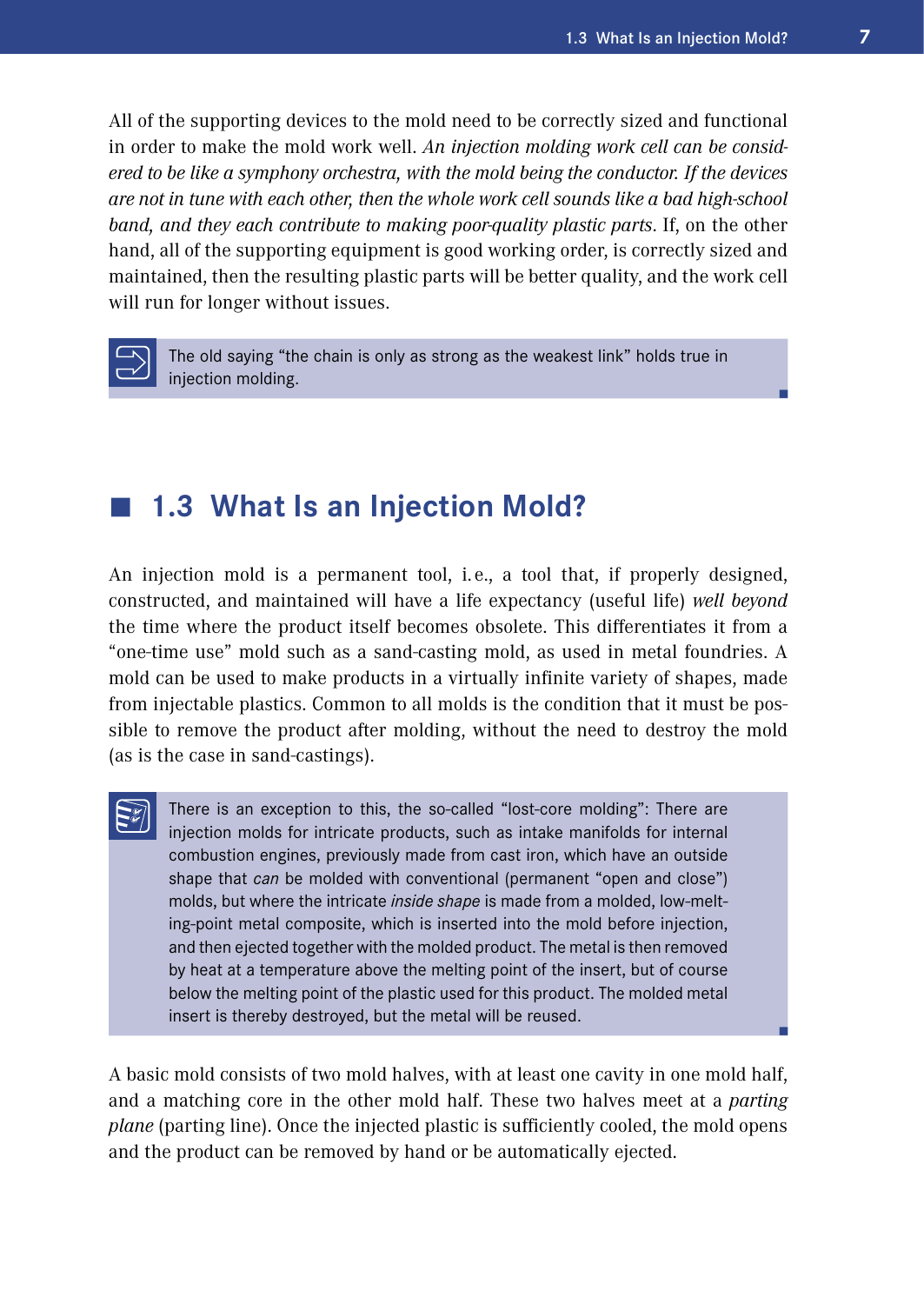Because injection molding machines are mostly built with the injection on the stationary platen side, there is typically no built-in ejection mechanism on this side. If ejection from the injection side should be required – which is always the case in *stack molds*, and occasionally so in single-level molds – any required mechanism must be added to the mold, and occasionally to the machine; in either case, this adds complexity and increases costs. Only molds designed for using only air ejection do not require any external ejection mechanism.

Most products are removed (ejected) from the core. There are also many molds that need special provisions to allow the products to be removed from either the cavity or the core. This is the case for products with severe undercuts or recesses on the inside and/or the outside of the product, such as screw threads, holes, ribs or openings in the sides of the product, etc., or molds for insert molding.

Some of these design features of the product may require moving side cores, which are either inserts or whole sections of the cavity that move at an angle which is 90° to the "natural opening path" of the mold. Others may require special unscrewing mechanisms, either in the core or in the cavity side. The mold may require split cavities (or "splits"), i. e., the cavity consists of two or more sections, which are mechanically or hydraulically moved in and out of position, and then clamped together during injection. In some cases, the mold may require collapsible cores, or retractable inserts, which are all quite complicated (and expensive) methods.

Any of the above special features can add considerably to the mold cost when compared to a simple "up and down" mold where the products can be readily ejected with the machine ejectors during the mold opening stroke or after the mold is open, without the need for any of these complicated mold features.

Note that in this book, the term (simple) "up and down" molding is used, which comes from the earlier vertical molding machines, even though, today, most general-purpose injection molding machines are horizontal, and the mold opens and closes in a horizontal motion.

#### *Example:*

To illustrate how different mold features affect the mold cost, let a single-face mold with air ejection of the products cost *X* dollars. A similar mold, but with mechanical ejection, costs about 1.2*X*. A similar, air-ejected two-level stack mold will be about 1.8*X*. An unscrewing mold for a similar-size mold and product will cost about 2*X*.

ı.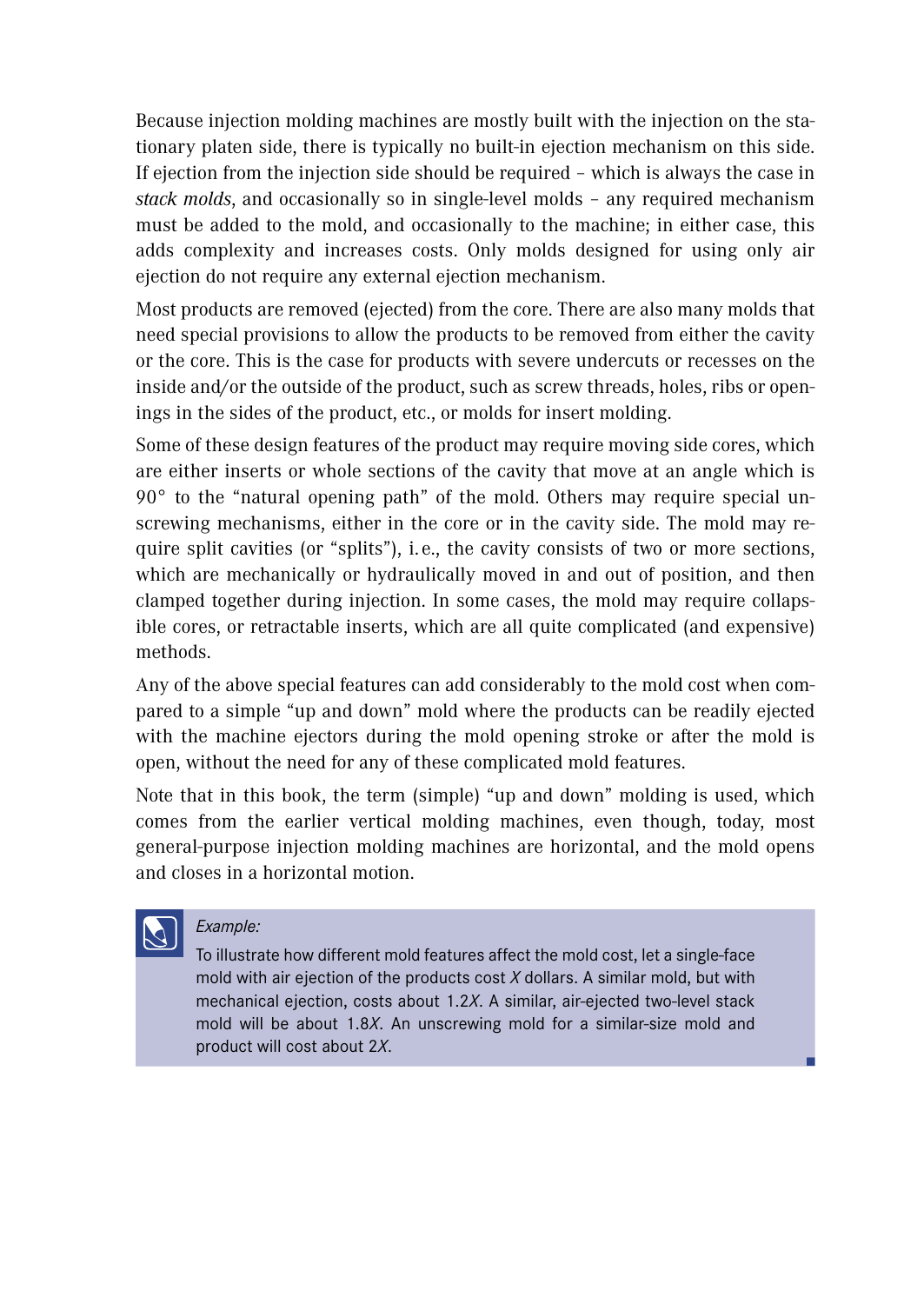#### **1.3.1 Elements of an Injection Mold**

There are books that show designs of numerous specific molds, but it is virtually impossible to show every possible configuration that may be required. It is more important for the designer, and any person requesting a new mold, to understand that a mold consists essentially of a number of elements, from which the most appropriate for the purpose is chosen.

The reader is encouraged to read one of the following books for more a more detailed understanding of the engineering of an injection mold:

- *Gastrow Injection Molds* [1]
- *Injection Mold Design Engineering* [2].



**Figure 1.4** Parts of an injection mold (Courtesy of Husky Injection Molding Systems Ltd.)

<sup>[1]</sup> P. Unger (ed.), *Gastrow Injection Molds* (4th edn), Hanser Publishing, 2006.

<sup>[2]</sup> D. Kazmer, *Injection Mold Design Engineering,* (2nd edn) Hanser Publishing, 2016.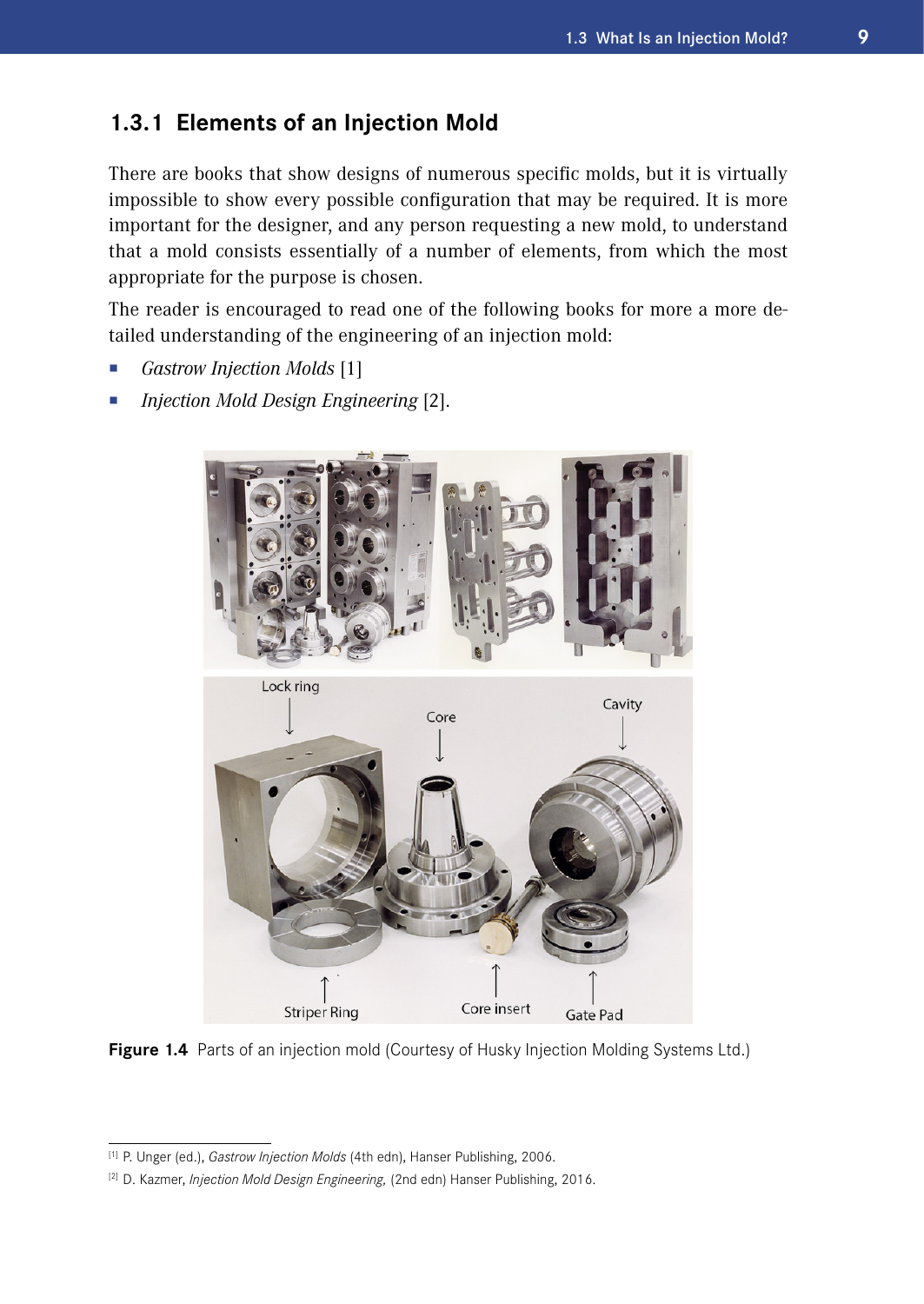Every injection mold consists of the following basic elements (see Figure 1.4 and Figure 1.5):

- 1. One or more matching cavities and cores, defining the cavity space(s) (today, there are molds with anywhere between one and 256 cavities).
- 2. A method, or element, to duct the (hot) plastic from the machine nozzle to the cavity spaces. There is a choice between:
	- Cold runners (two-plate or three-plate systems)
	- Hot runners (various systems)
	- **Insulated runners**
	- Sprue gating (cold or hot).
- 3. Provision to evacuate air from the mold (venting). There is a choice between:
	- Natural venting
	- Vacuum venting.
- 4. Provision to cool the injected hot plastic sufficiently to allow ejection of the molded product.
- 5. Provision to eject the molded product. There is a choice between:
	- Manual product removal
	- $\blacksquare$  Ejector pins and sleeves
	- $\blacksquare$  Strippers (stripper rings or bars)
	- Air ejection
	- Free-drop ejection onto a conveyer
	- various methods for in-mold product removal
	- Robotic product removal.
- 6. Provision to attach (interface) the mold to the molding machine. There are several methods to consider:
	- The mold is for one machine only. In this case the mold may be mounted with bolts to the platen
	- The mold is to be used on several, different machines. In this case, clamps and clamp slots on the mold may be used to bolt the mold to the platen
	- Quick mold-change methods (various designs). This could involve magnetic mounting.
- 7. Method of alignments of cavities and cores. There are several methods to consider:
	- No alignment feature provided in the mold. Also called flat parting line
	- Leader pins and bushings  $(2, 3, 0r 4)$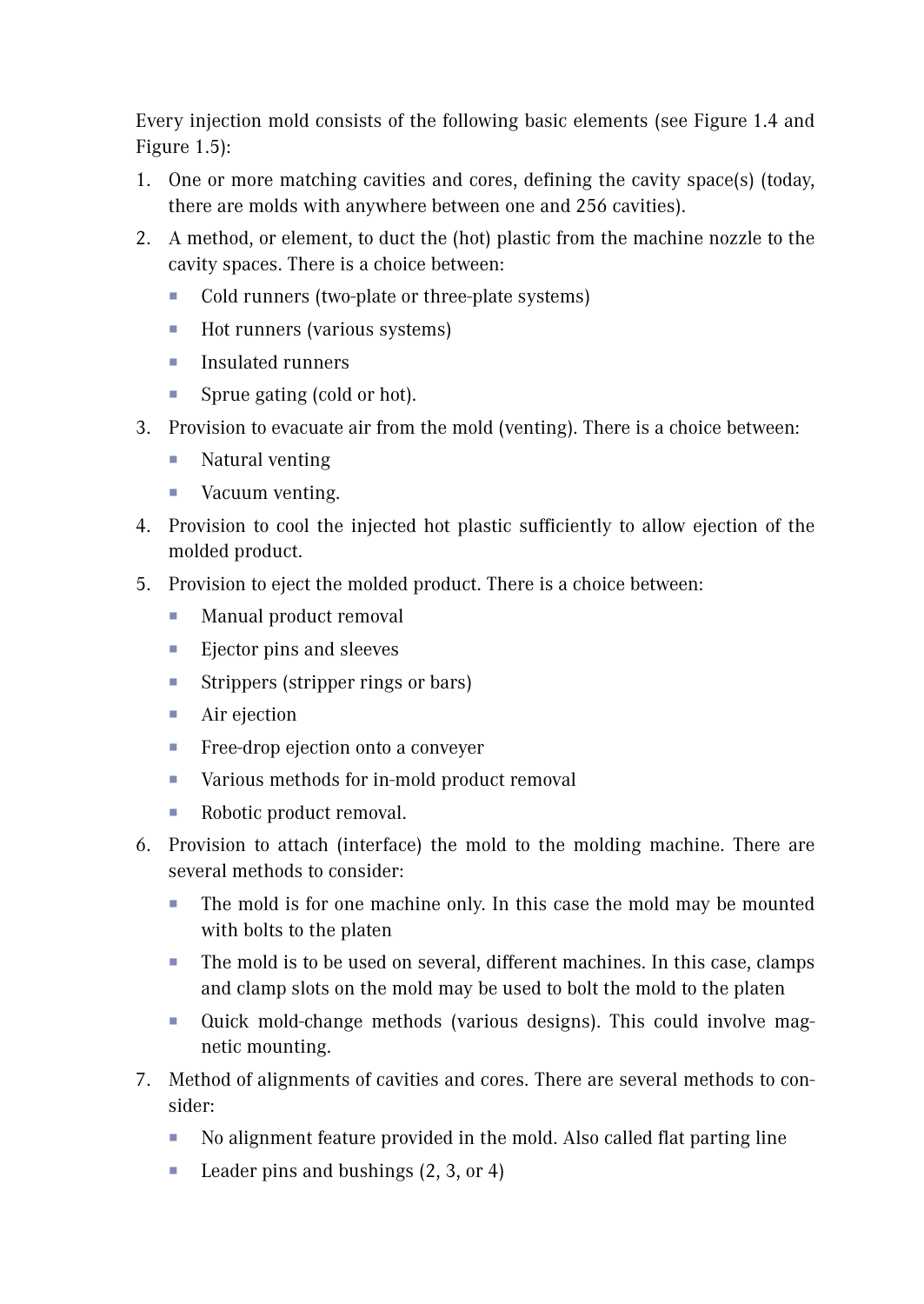- Leader pins and bushings between individual cavities and cores
- Taper fits between individual cavities and cores
- Taper fits between plates. These are also called side locks
- Any combination of the above.
- 8. Any number of (mold) plates to provide the necessary means for carrying and providing rigid back-up for the above elements.

In addition to the above parts, molds can have additional features, which will also be discussed in the following chapters. Each of these features can add (often considerable) costs to the mold, but in many cases they increase the productivity of the mold and reduce the cost of the product. Not all may be necessary, and each must be carefully considered when deciding on the type of mold that is most suitable (and most economical) for the job on hand.

#### **Easy serviceability of the mold is important but often overlooked. It adds some mold cost, but saves much more in future servicing costs and downtime.**

Ease of serviceability of the mold may affect the mold cost up front, but will ultimately reduce the lifecycle cost of the plastic part by reducing the need to remove the mold for service or repair. One example is the access to the hot runner for cleaning plugged gates or making minor repairs, such as changing a nozzle, a burned-out heater, or a faulty thermocouple at a hot runner drop. Building in functionality to conduct these repairs in the molding machine will cost more in the initial mold, but this will be easily recouped by reducing the downtime necessary to accomplish such repairs. By designing easy access to these components in the machine (without the need to remove the whole mold, or part of it, to the bench), such repairs can be made in less than an hour, instead of taking several hours. This work can also be done by the mold setup staff rather than getting the (expensive) mold makers involved.

Another area where valuable maintenance time can be saved is to design and provide easy access from the parting line to screws holding modular molding surface parts to their mounting plates, while the mold is in the machine. Since damage to the molding surfaces or parting lines can occur, it is advantageous to have the molding surfaces serviceable in the press. This is particularly valuable in highcavitation molds.



**Even minor changes to the part can dramatically lower or increase mold costs.**

L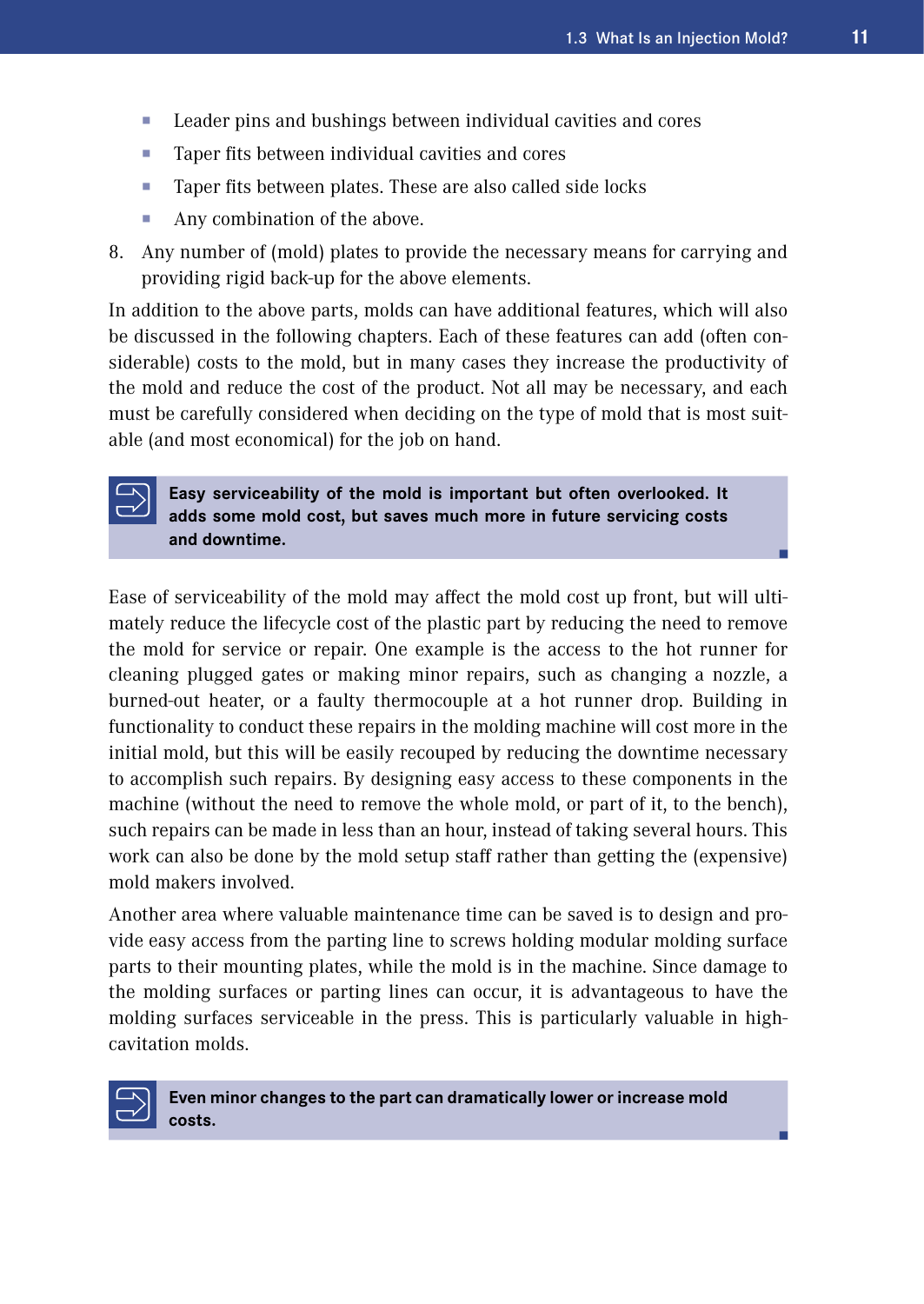Defining what is *really* required considering the shape and complexity of the product and the required production quantities will enhance mold productivity. Alternatives and options should ALWAYS be considered and reviewed with all personnel before the mold design is finalized. Each department that interfaces with the mold will look at the design with a different set of eyes for their needs. It is of the utmost importance to include them in design reviews to ensure that the mold will have all the necessary features and functions.

Figure 1.5 shows a schematic of a basic injection mold with the key elements of the mold labelled with conventional terminology. It should be noted that the terminology used in the figure is used by the author, but there could be other names used for these components as well.



**Figure 1.5** Mold terminology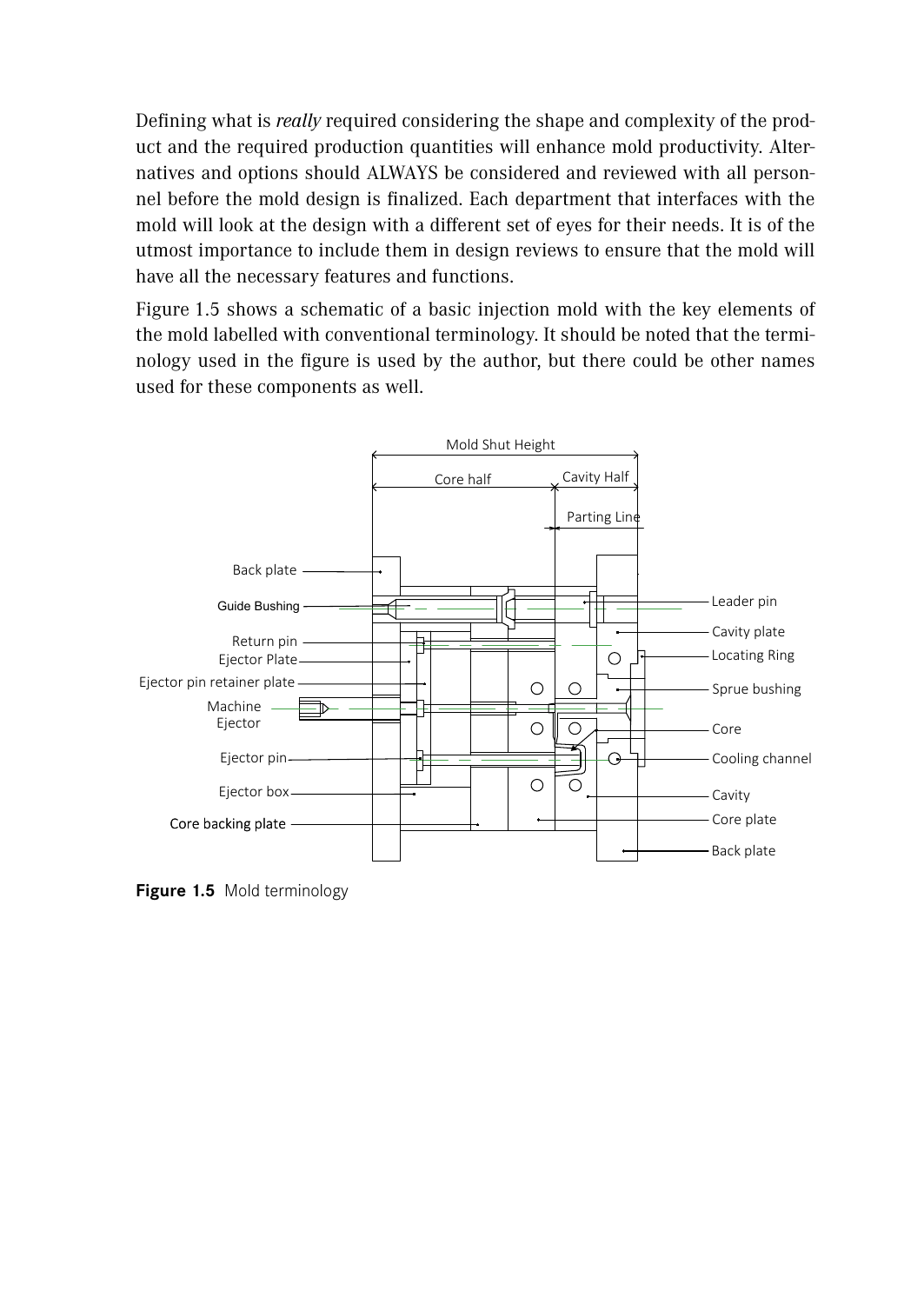# **1.4 Classification of Molds**

SPI has developed a set of standards to classify molds by their design and intended usage. Table 1.1 explains the different standards.

| <b>Class</b> | <b>Cycles</b> | <b>Description</b>                                                                                                                                                                                                                                                                                                    | <b>Mold base</b>                                        | <b>Inserts</b>                                 | Other                                                     |
|--------------|---------------|-----------------------------------------------------------------------------------------------------------------------------------------------------------------------------------------------------------------------------------------------------------------------------------------------------------------------|---------------------------------------------------------|------------------------------------------------|-----------------------------------------------------------|
| 101          | >1,000,000    | Built for extremely high<br>production. This is the<br>highest-priced mold and<br>is made with only the<br>highest-quality materials.                                                                                                                                                                                 | Pre-hardened<br>28Rc steel<br>Stainless steel<br>plates | All hardened<br>> 48Rc steel<br>Cooled inserts | Guided ejection<br>Wear plates on<br>slides               |
| 102          | < 1,000,000   | Medium to high produc-<br>tion mold, good for<br>abrasive materials and/or<br>parts requiring close<br>tolerances.                                                                                                                                                                                                    | 28Rc steel                                              | Hardened<br>steels<br>Cooled inserts           | Some guided<br>components<br>Some corrosion<br>protection |
| 103          | < 500,000     | Medium production mold.<br>This is a very popular<br>mold for low to medium<br>production needs.                                                                                                                                                                                                                      | 8Rc steel                                               | > 28Rc steel                                   | Guiding optional                                          |
| 104          | < 100,000     | Low production mold.<br>Used only for limited pro-<br>duction preferably with<br>non-abrasive materials.                                                                                                                                                                                                              | Mild steel or Al                                        | Mild steel or Al                               | None                                                      |
| 105          | < 500         | Prototype only. This mold<br>will be constructed in the<br>least expensive manner<br>possible to produce a<br>very limited quantity of<br>prototype parts. It may be<br>constructed from cast<br>metal or epoxy or any<br>other material offering<br>sufficient strength to pro-<br>duce minimum prototype<br>pieces. | Mild steel or Al                                        | Mild steel or Al                               | None                                                      |

**Table 1.1** SPI Mold Specifications [a]

[a] For more details on mold materials and the use of the Rockwell hardness scale (Rc), please refer to Section 15.2.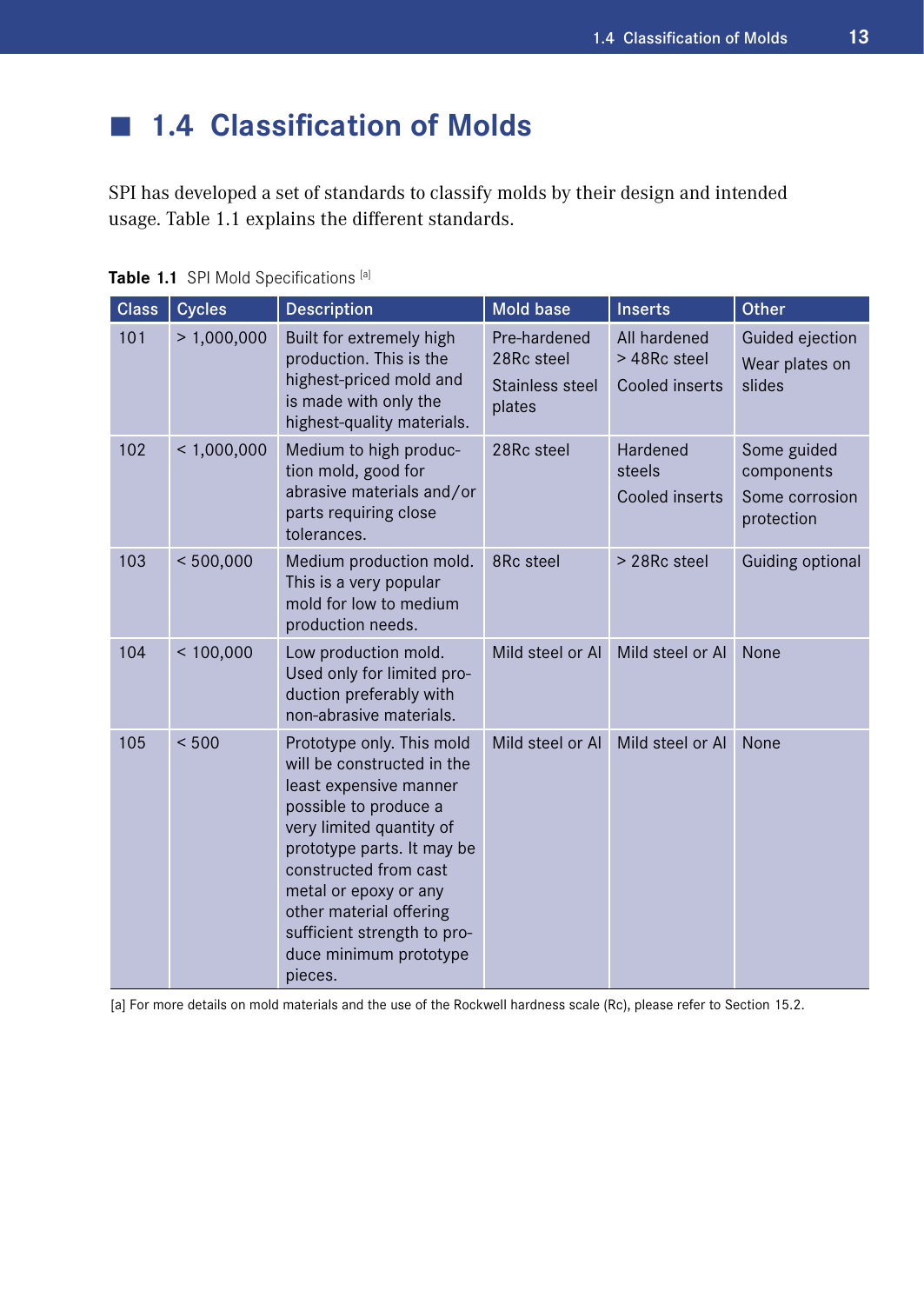# **1.5 Continued Innovation in Molds and Hot Runners**

While the use of molds dates back thousands of years, innovation continues in mold and hot runner design. There are thousands of patents on injection molding, and thousands more just on hot runners. The industry continues to innovate to provide customers with ever better ways to mold plastic products. The reader is encouraged to keep aware of the emerging trends in injection molding and to learn about how these new ideas could help to create a better injection mold. Some of the most recent trends are:

- *Conformal cooling of inserts using metal 3D printing:* Allows mold designers a additional level of design freedom in creating the cooling circuit, compared to drilling and milling multiple complex inserts and materials.
- *Direct 3D printing of plastic parts versus injection molding:* A potential threat to injection molding itself, it allows for customized creation of parts for joint replacements, running shoes, and other items that require high levels of customization.
- *Electrification of molding functions using servo motors and drives:* Functions such as rotations and stroking of pistons are now being electrified.
- *Internet connection of devices to make them "smarter",* called the industrial internet of things (IIoT or Industry 4.0).
- *Multi-material molding:* The creation of a part with multiple materials in a single process, e. g. toothbrushes, parts with integrated sealing, or parts with multiple colors.
- *Co-injection molding:* The creation of a part with multiple layers for extending shelf life, using recycled materials, and creating new aesthetics.
- *Use of gasses and liquids in the process* to core-out thick parts or to add/embed the gasses in the part for light-weighting.
- Continued development of *new resins and fillers* to create better plastics.

# ■ 1.6 The Injection Molding Machine

The accuracy of molding, and especially when molding products that are difficult to produce, is very dependent on the quality of the molding machine, its mechanical rigidity, accuracy of alignment, parallelism of platens, the quality of its controls, and the state of maintenance. As mentioned previously, the equipment in a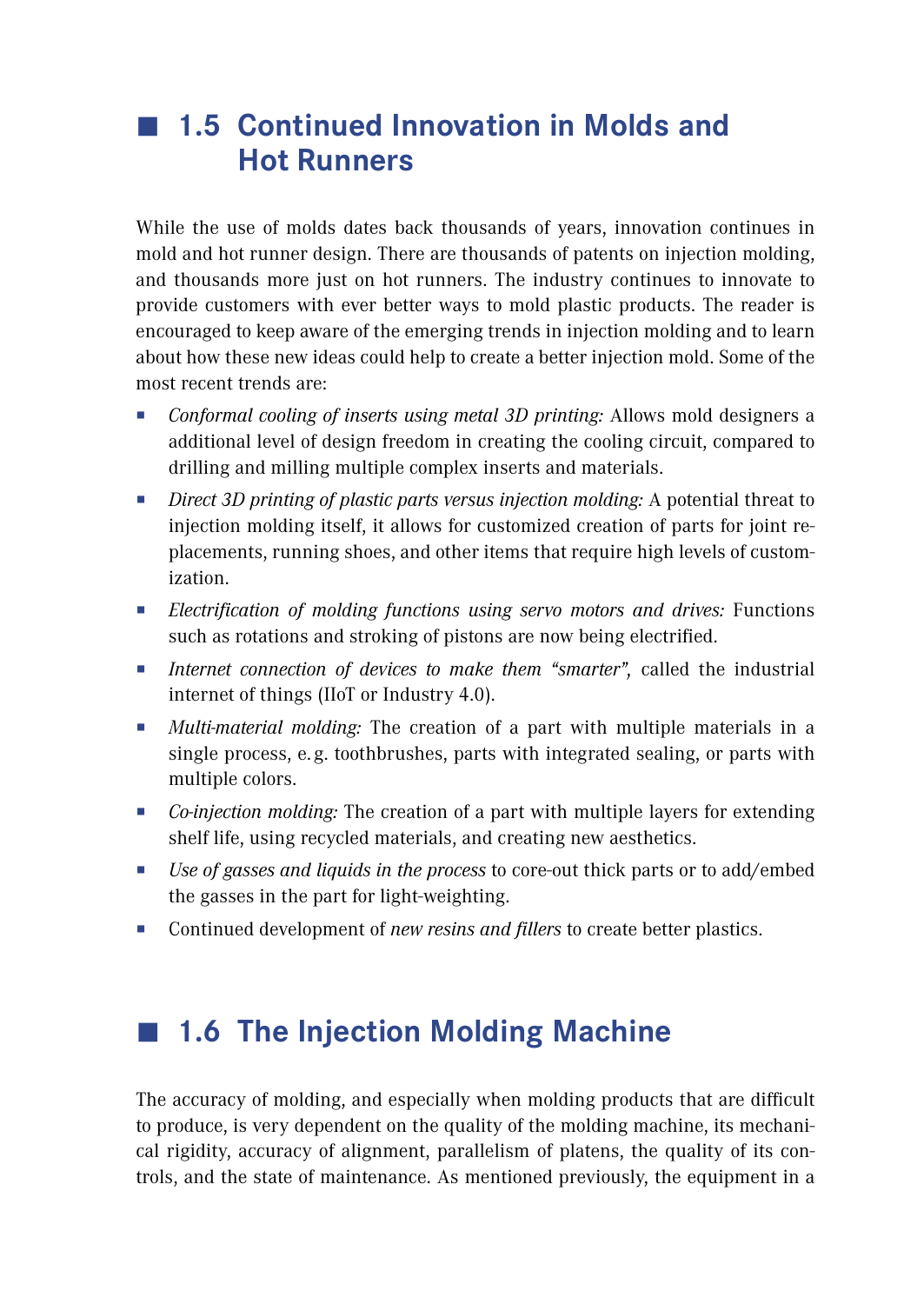molding work cell works together in unison, and the system is only as good as its weakest link. So a high-quality mold installed in a molding machine that is poorly set up or engineered will not make a good part. The machine must be able to meet the requirements of the mold that is being installed. A good machine, poorly aligned and maintained, can destroy a new mold in a matter of months. It is imperative that the molder's machine is in good shape to ensure that the mold will perform as intended, for the lifetime intended. If this is not the case, the mold may suffer from continuous problems and issues that cannot be rectified.

#### **There is no point in buying a premium-priced mold only to run it in an out-dated machine.**

Every good injection molding machine consists of the following basic elements (see Figure 1.6):

- 1. A rigid base that is welded (not bolted) together using stiff box steel members.
- 2. A rigid clamping unit, consisting of two cast or machined platens, for the mounting of the mold halves and provisions for guiding the platens (tie bars or linear ways). The thickness of the platens is a good indicator of the rigidity and quality of the machine.
- 3. Provision for moving the platens, preferably fast relative to each other, for opening and closing the mold in an adjustable fashion using a fast microprocessor. Toggle-style machines tend to be the quickest machines, and fully hydraulic machines the slowest.
- 4. Provision for clamping, i. e., holding the mold shut against the force of the injection pressures within the mold (in some machines, provisions 3 and 4 are combined). Clamp force can be built up using hydraulic fluids or electric motors.
- 5. Provision for ejecting the molded product(s) from the mold. The provision can be within the mold or, more commonly, using an ejection means on the machine such as an ejector plate behind the moving platen.
- 6. Provision to transform the raw plastic pellets into an injectable melt. This part of the machine is called the plasticizing unit or extruder. This is almost always done using a barrel and rotating screw. The melting of the plastic is done using a combination of shear from the rotating screw and heat from the barrel heaters.
- 7. Provision for injecting the melt into the mold (in most machines, provisions 6 and 7 are combined in one unit). Sometimes the creation of the melt and injection of the melt are split into two separate elements. In this case the injection unit is normally called a two-stage injection unit. The injection stage is then

∟